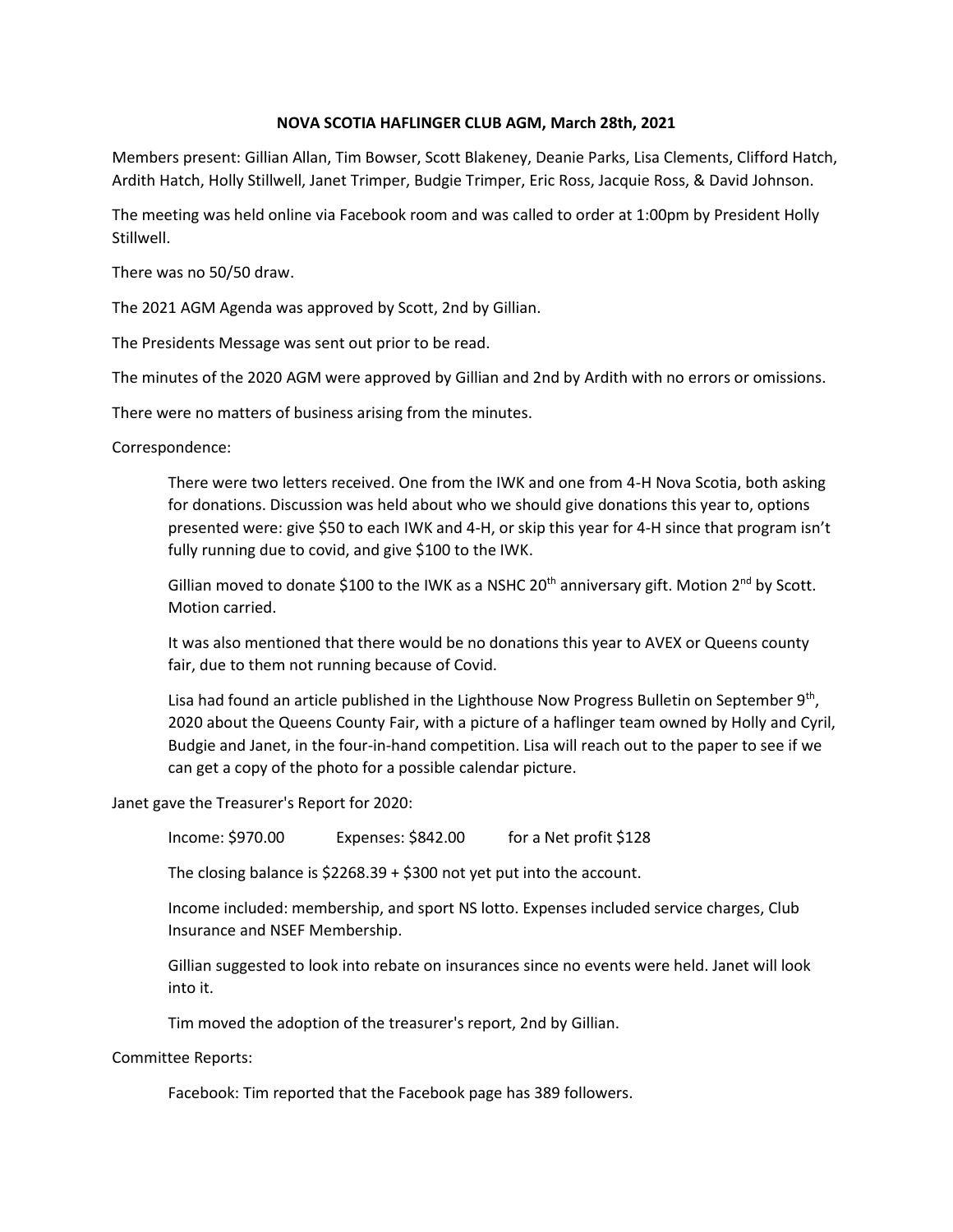Web Site: The site had over 1700 visitors over the last year. The most popular page is still temperament – these pages have never been changed since being put on the site. If anyone wants to post pictures, articles, information, a classified, they can contact Tim.

Calendars: Discussion was held as to if we would like to do a calendar for the 2022 year. Ardith was asked if she would like to put it together again, which she decided she would. Ardith mentioned though that more pictures need to be sent in, and for members to send them in throughout the year, not just before pictures are due.

Show Committee: There is no show committee reports.

## Other Activities:

CHA: Gillian reported that the CHA had it's AGM on March 20th. She reported that many people attended their Facebook room meeting, and lots offered to volunteer for the association.

Membership: Janet reported that the membership went down from last year, from 28 to 22 members. But the club did gain one junior member this year, bringing the total to 2 junior members. Members are encouraged to invite people to join the club who have registered haflingers in the maritime provinces.

## New Business:

 $20<sup>th</sup>$  Anniversary: For the  $20<sup>th</sup>$  anniversary, the club would like to hold a haflinger showcase show for any registered haflingers in the Atlantic Bubble. Details that will need to be figured out are: entry fees, location, guidelines, etc. The classes that would be held would be do-able for one horse, so that large equipment for teams wouldn't be required. Examples of classes would be: line classes, showmanship, single cart classes, longline classes, English/western riding classes, etc. A committee was formed to take on planning for the show, in the committee is: Deanie, Lisa, Ardith, Clifford, Janet and Holly. Gillian offered her equestrian center for a show location, which has stabling. There was discussion about getting a judge from PEI possibly. Discussion was held on also having 20<sup>th</sup> anniversary keepsakes made, including mugs like the one Janet made for herself, shirts, and jackets. Janet will be ordering more mugs like the one she had made for members to buy. There was also a discussion on having a contest for a logo to be designed for the 20<sup>th</sup> anniversary, which could be used on said keepsakes or various places. Lisa volunteered to look into and plan a contest.

Discussion was held again about having club jackets. Many members agreed they would love to have jackets. It was decided that a nice lightweight spring jacket would be ideal. Holly showed her jacket off suggesting that we could get similar ones with the same embroidered haflingers on it. Clifford will look into this more.

Ground Driving Clinic: Last year Deanie had proposed the idea for the club to host a ground driving clinic for 4-H kids to teach them how to do the newly added to 4-H class. However, since there are no 4-H events currently, she proposed the idea to make this into a fun day/weekend for the club members. It would be more of a relaxed weekend with a clinic like setting, for an opportunity for club members to get out and have some fun with their horses. It would be hosted at the New Ross Fair Grounds, where the rent is \$100/day for use of the ring, stalls, and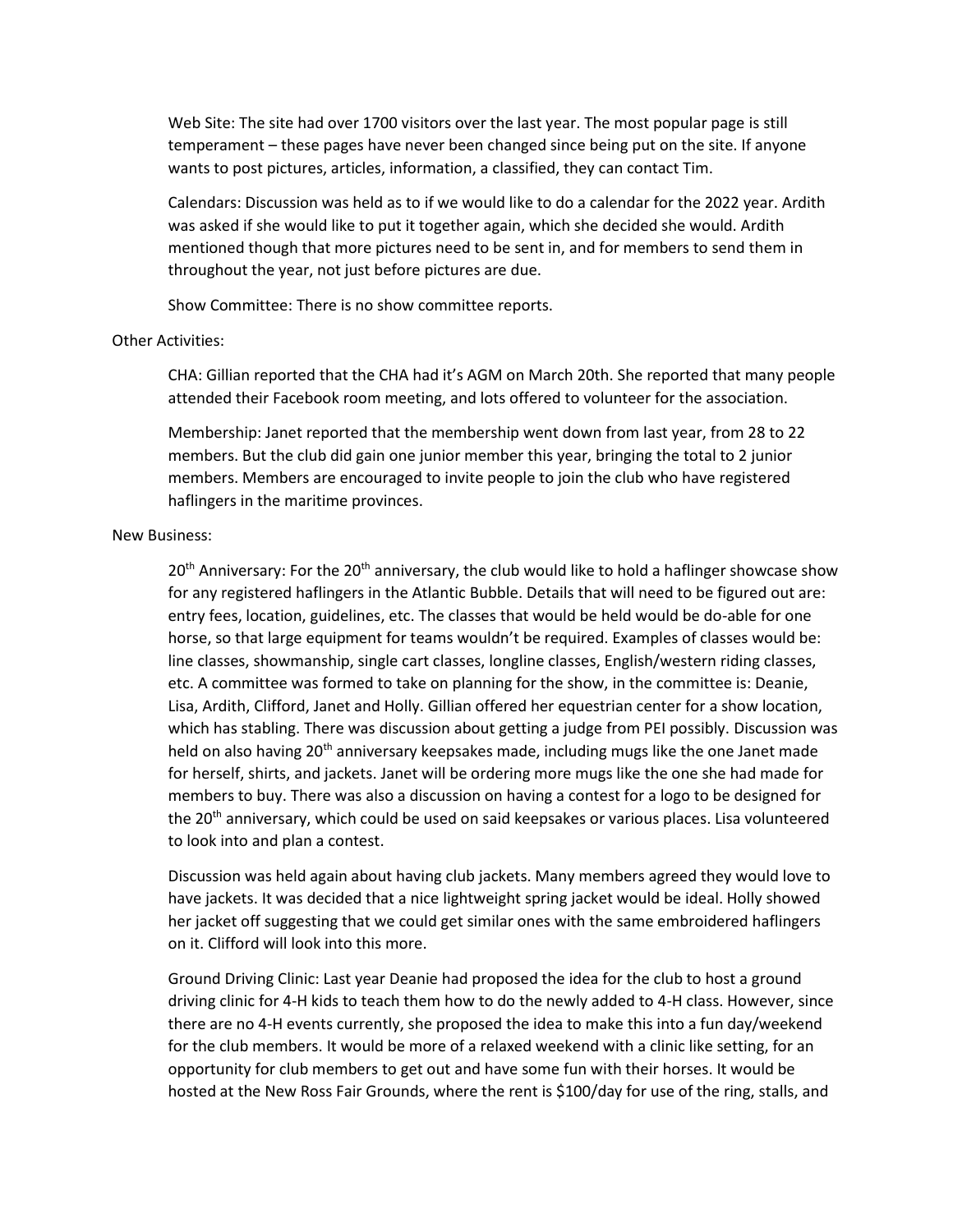washrooms. If people would like to camp overnight, the cost is \$10 per trailer hookup. It was discussed that the members could just pay a fee of \$10 each so that the club funds would not have to absorb the costs. It was also suggested that on one of the days we are there, to open it to the public for a few hours for viewing and put on a demonstration to show the versatility of the breed. Scott suggested we try to have keepsakes made for this day available for people to purchase. A committee was formed which included: Deanie, Scott, Budgie, Janet, and Clifford. Lisa had also suggested that since we missed our annual Christmas party, we could do a yankee gift swap at the fun show, but absolutely not so that she could steal another blanket from Clifford!

It was decided that we would hold the fun-day in June sometime, and the Anniversary show later in the year, when Covid restrictions will hopefully be eased more.

Election of the Board: The election of the board resulted in the executive:

President: Holly Stillwell, Vice President: Scott Blakeney, Secretary: Lisa Clements, Treasurer: Janet Trimper, Directors: Gillian Allan, Tim Bowser & Ardith Hatch. Janet moved to accept the new officers of the NSHC Board, 2nd by Gillian. Motion Carried.

Fundraising: Discussion was held on fundraising ideas for the club this year. It was decided that we would do a 2022 Calendar, but more pictures will need to be sent to Ardith. The club would also like to do an online facebook auction. It was suggested that each member should contribute an item to the auction, any item they would like, and include the suggested value of that item. Winners of the items will have to pay shipping to get their winnings, or could possibly be collected at the fun day. Ardith volunteered to organize this fundraiser, and when members have their items they are to send her pictures of them along with their value. There are no grants available as of right now, and we passed on doing the Sport NS lotto again this year. There was no progress in making brochures at the time.

Goals and Plans for 2021:

- 1. Have a 20<sup>th</sup> Anniversary Show
- 2. Have a 20<sup>th</sup> Anniversary Memento/Keepsake
- 3. Have a 20<sup>th</sup> Anniversary Calendar
- 4. Use our Facebook and webpage to gain more members.

## Other:

David Johnson, a director from the CHA, had listened in to a portion of our meeting and complimented our club on its involved membership and determination to increase awareness of the haflinger.

There was no other business.

The next AGM will be January 2022 date, time and location TBA.

The next general meeting will be held at the fun-day in New Ross, date TBA.

The Meeting was adjourned at 2:42pm, by Janet, 2nd by Deanie.